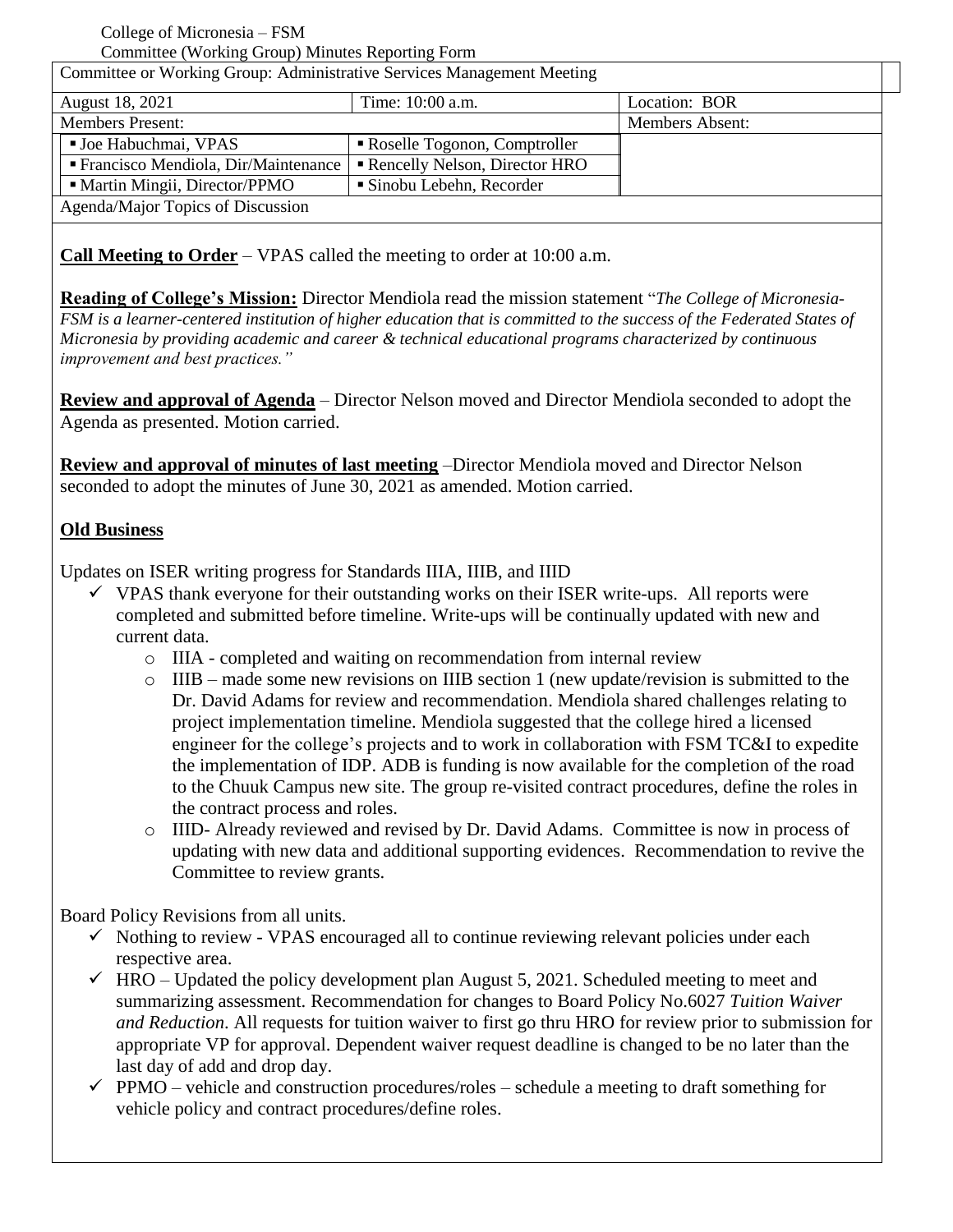COVID-19 Pandemic Updates and Classroom Ventilation

- $\checkmark$  Director Mendiola shared work plan for the classroom ventilation
	- o Purchase/replace classroom desks with new desks that occupies less classroom-space and to allow a 3ft space apart and at the same time keep the same maximum number of desks per classroom – 25 student capacity.
	- o Install ceiling fans in the classrooms
	- o Rooms without windows to install exhaust fans/ventilation means
	- o Director Mendiola's guidelines on ventilating rooms to share at all campuses

# Fencing Projects

- $\checkmark$  NC fencing contract already processed and enrooting for signatories
- $\checkmark$  KC and yap bids for proposal are due September 15
- $\checkmark$  CC contract process and routing
- $\checkmark$  CTEC to put up the fence as is (same area of fencing)

Generator Projects

 $\checkmark$  Bids closed yesterday. Purchasing timeline is targeted on January 2023, for all the generators to be shipped and arrive at destination. September 2021 to have all the specifications for the generator buildings. RFP in deadline in November 2021.

New Business

BOR meeting in September 7. VPAS applauded his directors for their BOR contributing reports and a timely submission.

# **Division Highlights**

Business Office

- $\checkmark$  Day to Day normal and routine operations all satisfactorily done
- Renovation work at Dining Hall is ongoing
- $\checkmark$  DH freezer not operational, hence, purchasing a replacement
- $\checkmark$  Bookstore busy this month issuing textbooks and etc. to students
- $\checkmark$  Request authorization from Cabinet to start issuing out COVID-19 kits to students. VPAS will inform the Cabinet on the request.
- $\checkmark$  Director Mendiola shared concerns on storage space

Procurement & Property Management

- $\checkmark$  Laptops for students: Initial number of laptops requested was Five Hundred Fifty (550). Now the total request for laptops is increased to 1,100. For the first 550 units, contractor is already selected and the purchase contract is in progress
- Request a waiver for the next 550 to expedite the procurement of the laptops

Human Resources Office

- $\checkmark$  Submitted TracDat and uploaded to the department's webpage on the WIKI
- $\checkmark$  Requested service counter for HR office
- $\checkmark$  HRO already utilizing the new email recommended by IT
- Recommended to increase the college contribution to the ASC Retirement Plan
- $\checkmark$  Preparing for Cabinet 5 year statistics on hiring activities and departing employee questionnaire.